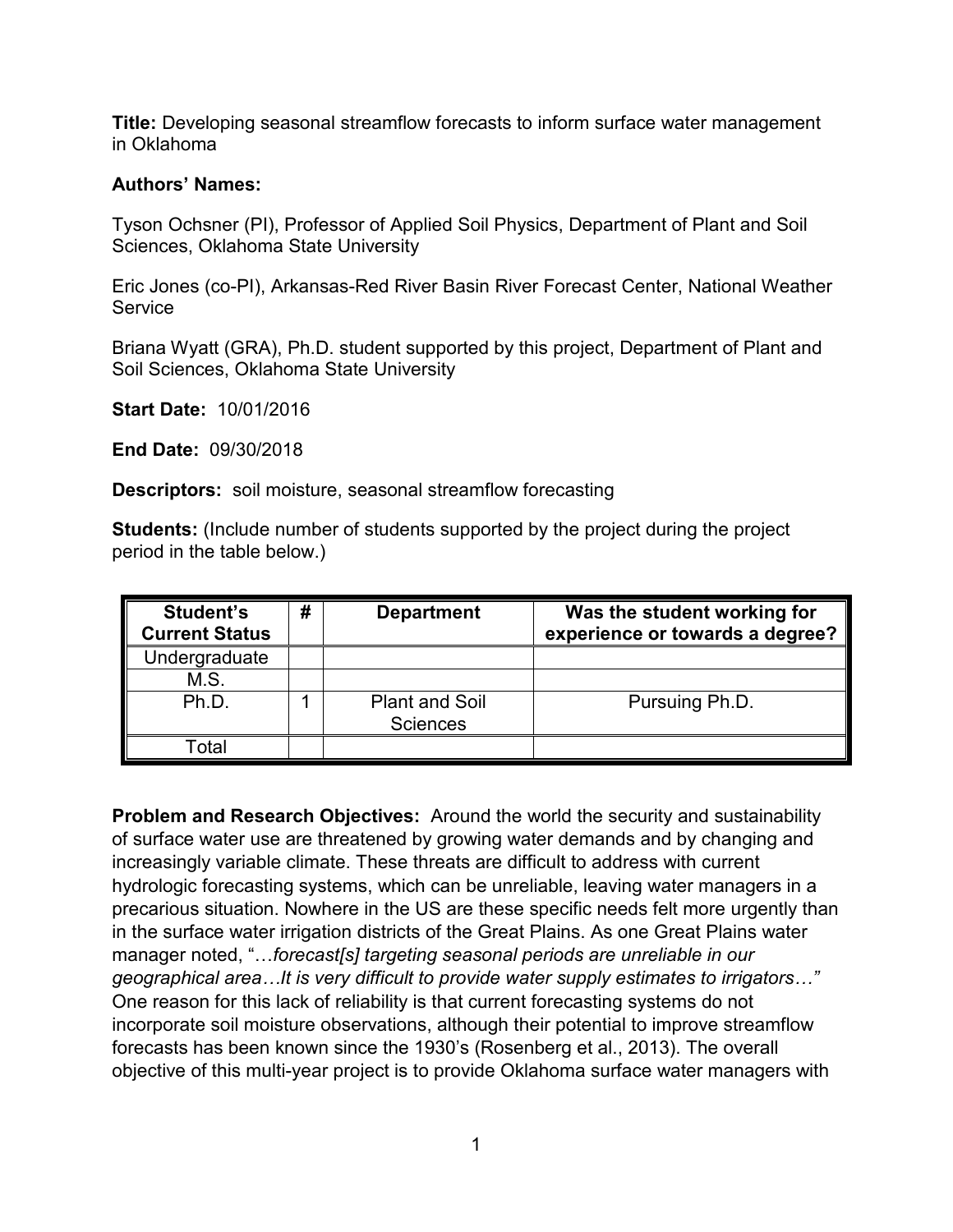improved seasonal streamflow prediction systems that are useful in making water management decisions.

**Importance of Project and Findings:** The successful completion of this project will lead to an improved streamflow forecasting method for Oklahoma. These improved forecasts will assist irrigators and irrigation districts in making a wide array of management decisions such as water allocations, crop type and variety, and level of investment in crop inputs and insurance. The forecasts will also inform conservation and management decisions for diverse municipal and industrial water users who rely on surface water sources.

**Changes to the Project since Implementation:** Initially the project was focused on the Lugert-Altus Irrigation District in southwest Oklahoma, but we have chosen instead to focus on the Fort Cobb watershed. This change was made in part because of the availability of long-term streamflow data (1995-present) and the high spatial resolution soil moisture data (17 USDA-ARS Micronet stations and 1 Oklahoma Mesonet station) available in the Fort Cobb watershed. The data from the large number of soil moisture monitoring stations in this watershed will be used instead of the soil moisture data product that was described in the Year 1 objective of the original proposal.

**Methodology:** A modified version of the standard Natural Resources Conservation Service (NRCS) Principle Component Regression (PCR) forecasting method is being developed to predict streamflow volumes for the April-July months for the Fort Cobb watershed. This method involves finding the linear combination of predictor variables (i.e., precipitation and soil moisture) which explains the largest amount of variance of the response variable (i.e., streamflow). Regression analyses are being carried out and used to predict streamflow values for the forecast period. Forecasts will be calculated for each water year for which data are available.

**Principal Findings and Significance:** PCR has been applied to fit available data from the Fort Cobb watershed for water years 2006-2014 using two sets of input variablesprecipitation only (baseline scenario) and precipitation plus soil moisture (improved scenario). Using only precipitation data, PCR analysis is able to describe 74% of annual April-July streamflow variability. Preliminary results indicate that the inclusion of soil moisture data has the potential to increase forecast accuracy by >10% for the Fort Cobb watershed, capturing 86% of the observed variability in April- July streamflow volume. These results are promising, and are comparable with the 8% forecast accuracy gains observed in a similar study conducted in the mountainous U.S. (Harpold et al., 2017). Now that we know our approach can effectively describe observed streamflow data in a retrospective manner, the next step is to use the approach in a predictive manner to make forward looking forecasts. Work is ongoing to develop operational forecasts for 0-, 1-, 2-, and 3-month lead times.

**Next Steps (if applicable):** The funds from the Berry Fellows program enabled us to develop and prove the feasibility of this streamflow forecasting framework. We have now leveraged the Berry Fellow funds and obtained an additional \$25,000 grant from